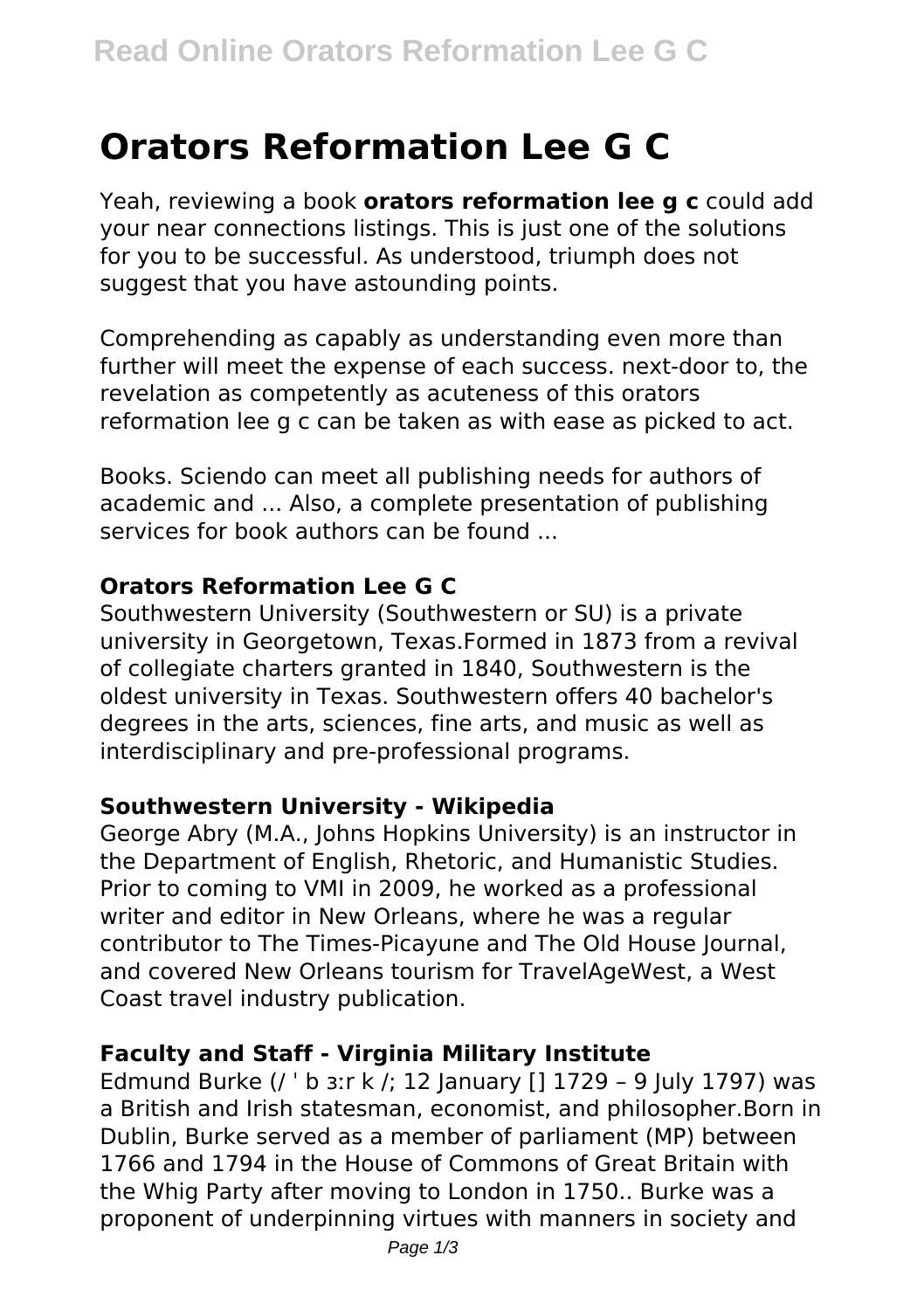of the ...

### **Edmund Burke - Wikipedia**

Pop. (1901) 9068. It has steamboat connexion with Detroit and the cities on Lakes Huron and Erie. It is situated in a rich agricultural and fruit-growing district, and carries on a large export trade. It contains a large wagon factory, planing and flour mills, manufactories of fanning mills, binder-twine, woven wire goods, engines, windmills, &c.

# **THE ENCYCLOPÆDIA BRITANNICA - Gutenberg**

49 Likes, 1 Comments - University of Central Arkansas (@ucabears) on Instagram: "Your gift provides UCA students with scholarships, programs, invaluable learning opportunities and…"

# **University of Central Arkansas's Instagram profile post ...**

Due to a planned power outage on Friday, 1/14, between 8am-1pm PST, some services may be impacted.

#### **Full text of "NEW"**

UNK the , . of and in " a to was is ) ( for as on by he with 's that at from his it an were are which this also be has or : had first one their its new after but who not they have – ; her she ' two been other when there all % during into school time may years more most only over city some world would where later up such used many can state about national out known university united then made ...

# **Welcome to nginx!**

Cerca nel più grande indice di testi integrali mai esistito. Biblioteca personale

# **Google Libri**

Chapter Summary. North America divided into two vast regions, one inclining towards the Pole, the other towards the Equator—Valley of the Mississippi—Traces of the Revolutions of the Globe—Shore of the Atlantic Ocean where the English Colonies were founded—Difference in the appearance of North and of South America at the time of their Discovery—Forests of